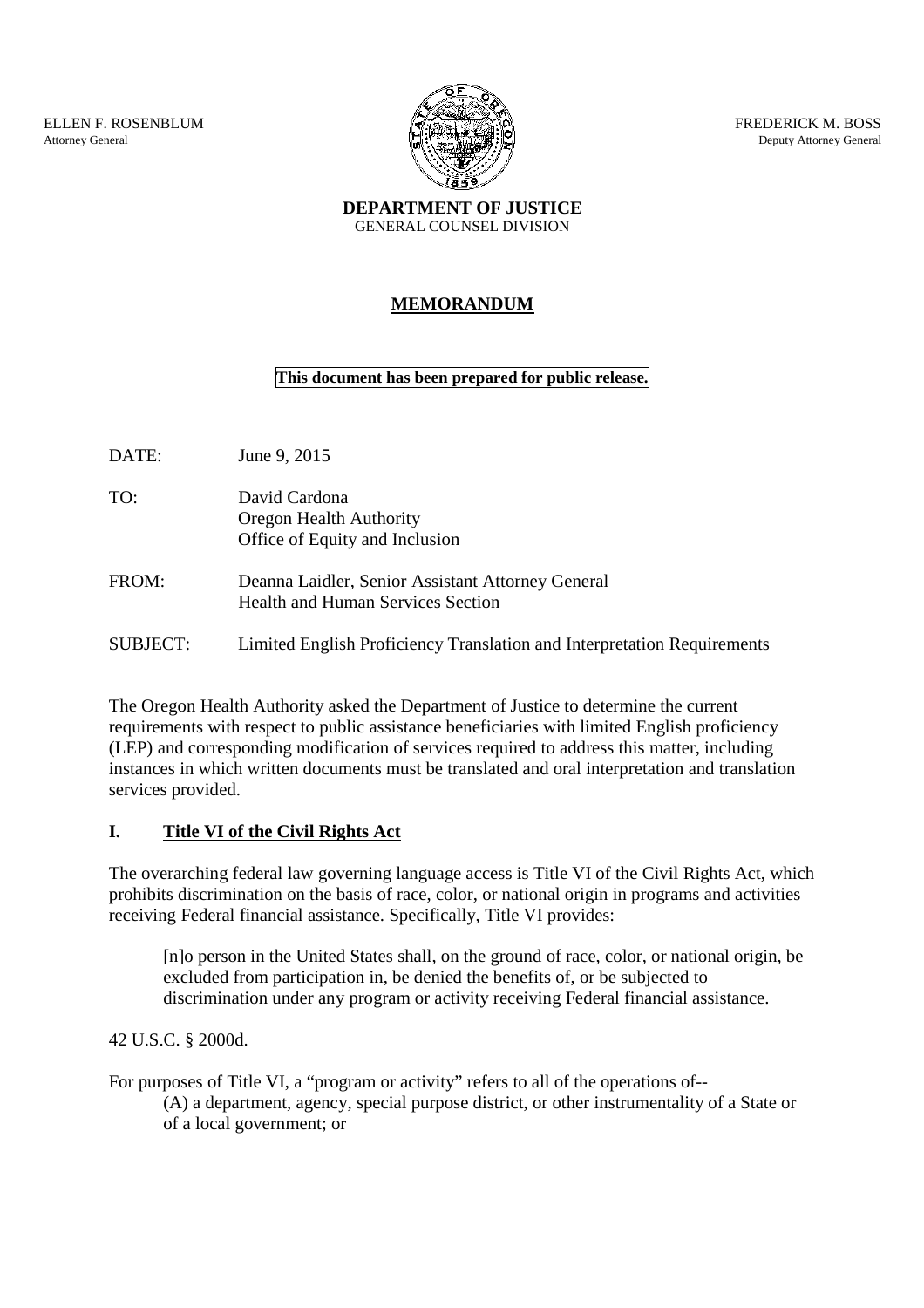(B) the entity of such State or local government that distributes such assistance and each such department or agency (and each other State or local government entity) to which the assistance is

extended, in the case of assistance to a State or local government

any part of which is extended Federal financial assistance. 42 U.S.C. § 2000d-4a(1).

The Office for Civil Rights defines "recipients" of Federal financial assistance very broadly as follows:

Health care providers participating in CHIP and Medicaid programs are recipients of Federal financial assistance. Hospitals and nursing homes are recipients of Federal financial assistance under Medicare Part A. Medicare Advantage Plans (e.g., HMOs and PPOs) are recipients of Federal financial assistance under Medicare Part C. Prescription Drug Plan sponsors and Medicare Advantage Drug Plans are recipients of Federal financial assistance under Medicare Part D. As recipients of Federal financial assistance, these entities are subject to the nondiscrimination requirements under Title VI and its implementing regulations.<sup>1</sup>

In accordance with the definition above, and relevant to this analysis, recipients include Medicaid plans, health care providers, pharmacies and pharmacists.

Under Title VI, recipients are required to address, consistent with the core objectives of the federally assisted programs or activities, the specific language needs of their LEP beneficiaries which operate as artificial barriers to full and meaningful participation in the federally assisted program or activity. This requires that recipients evaluate how a LEP person's inability to understand oral and written information provided by and about a federally assisted program or activity might adversely impact his or her ability to fully participate in or benefit from that program or activity.

## **II. Four Factor Analysis**

Recipients are required to take reasonable steps to ensure meaningful access to their programs and activities by LEP persons. This simple statement belies the complexity of determining both what steps are "reasonable" and whether the access to such programs is "meaningful". In addressing these terms, the federal Department of Health and Human Services (DHHS) adopted a flexible and fact-dependent standard, the starting point of which is an individualized assessment that balances the following four factors: (1) The number or proportion of LEP persons eligible to be served or likely to be encountered by the program or grantee; (2) the frequency with which LEP individuals come in contact with the program; (3) the nature and importance of the program, activity, or service provided by the program to people's lives; and (4) the resources available to the grantee/recipient and costs. As indicated above, the intent of this guidance is to suggest a balance that ensures meaningful access by LEP persons to critical services while not imposing undue burdens on agencies or businesses.

<sup>&</sup>lt;sup>1</sup> Applicability of Title VI of the Civil Rights Act (1964) for Medicaid, CHIP, & Medicare Providers, http://www.hhs.gov/ocr/civilrights/faq/TitleVl/404.html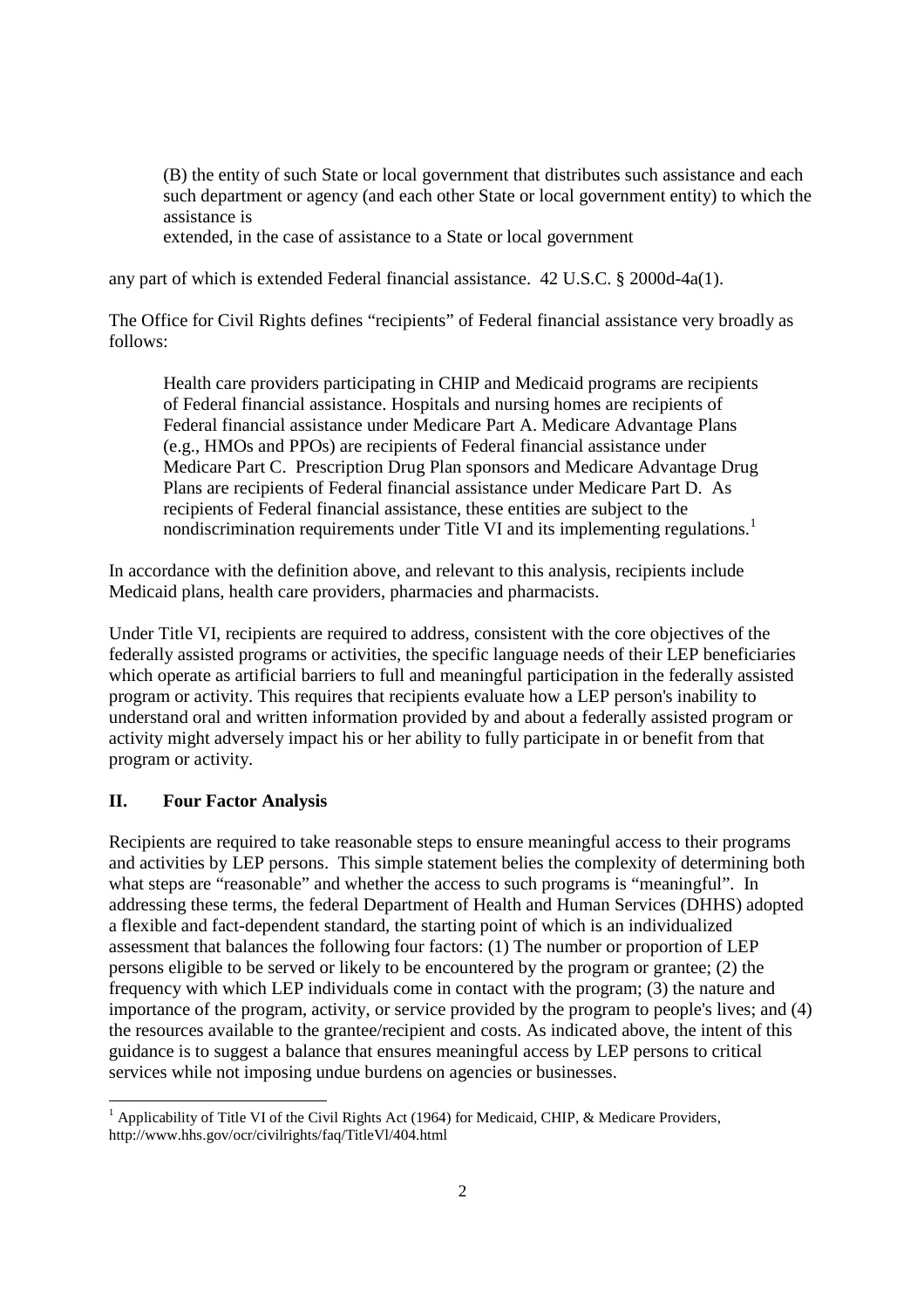#### **Factor One: The Number or Proportion of LEP Persons Served or Encountered in the Eligible Service Population**

The first factor in determining the language services a recipient should provide is the number or proportion of LEP persons from a particular language group served or encountered in the eligible service population. The greater the number or proportion of these LEP persons, the more likely language services are needed. Ordinarily, persons "eligible to be served, or likely to be directly affected, by" a recipient's program or activity are those who are served or encountered in the eligible service population. This population will be program-specific, and includes persons who are in the geographic area that has been identified as the recipient's service area.

## **Factor Two: The Frequency With Which LEP Individuals Come in Contact With the Recipient's Program, Activity or Service**

Recipients must assess the frequency with which they have or may have contact with an LEP individual from different language groups seeking assistance. The more frequent the contact with a particular language group, the more likely that enhanced language services in that language are needed. The steps that are reasonable for a recipient that serves an LEP person on a one-time basis will be very different than those expected from a recipient that serves LEP persons daily. It is also advisable to consider the frequency of different types of language contacts. If an LEP individual accesses a recipient's program, activity, or service on a daily basis, a recipient has greater duties than if an LEP individual's contact with the recipient's program, activity, or service is unpredictable or infrequent. But even recipients that serve LEP persons on an unpredictable or infrequent basis should use this balancing analysis to determine what to do if an LEP individual seeks services under the program in question.

#### **Factor Three: The Nature and Importance of the Recipient's Program, Activity, or Service**

The more important the recipient's activity, information, service, or program, or the greater the possible consequences of the interaction with the LEP individuals, the more likely language services are needed. A recipient needs to determine whether denial or delay of access to services or information could have serious or even life-threatening implications for the LEP individual. Thus, the recipient should consider the importance and urgency of its program, activity, or service. If the activity is both important and urgent - such as the communication of information concerning emergency surgery and the obtaining of informed consent prior to such surgery - it is more likely that relatively immediate language services are needed. Alternatively, if the activity is important, but not urgent - such as the communication of information about an elective surgery where delay will not have any adverse impact on the patient's health - it is more likely that language services are needed, but that such services can be delayed for a reasonable period of time.

Within this factor, and as part of the analysis related to written translation, consideration must be given to whether a particular document is deemed "vital". In determining whether a document is vital, recipients must evaluate the importance of the program and the information communicated,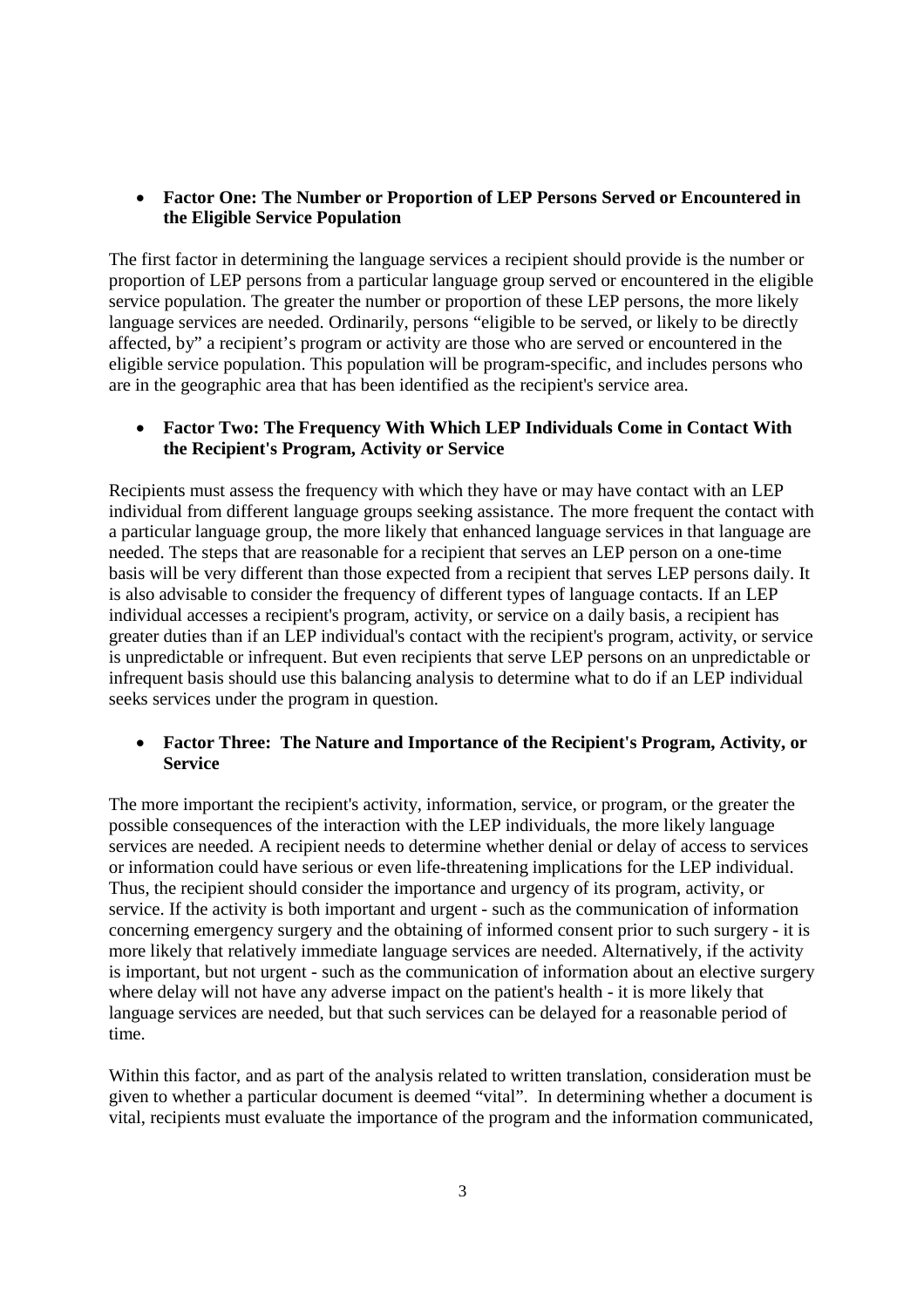and the consequence to the LEP person if the information in question is not provided accurately or in a timely manner. Awareness of rights or services is an important part of meaningful access, and thus information regarding enrollment, member rights, and available services may be deemed vital documents.

Even when a document is identified as vital, DHHS does not expect that the document be translated into every language that a recipient may encounter. In preparing guidance on LEP, DHHS noted as follows:

To translate all written materials into all of those languages is unrealistic. Although recent technological advances have made it easier for recipients to store and share translated documents, such an undertaking would incur substantial costs and require substantial resources. Nevertheless, well-substantiated claims of lack of resources to translate all vital documents into dozens of languages do not necessarily relieve the recipient of the obligation to translate those documents into at least several of the more frequently-encountered languages and to set benchmarks for continued translations into the remaining languages over time.<sup>2</sup>

#### **Factor Four: The Resources Available to the Recipient and Costs**

A recipient's level of resources and the costs that would be imposed on it may have an impact on the nature of the steps it should take to comply with Title VI. Smaller recipients with more limited budgets are not expected to provide the same level of language services as larger recipients with larger budgets. In addition, reasonable steps may cease to be "reasonable" where the costs imposed substantially exceed the benefits. Resource and cost issues, however, can often be reduced through the sharing of language assistance materials and services among and between recipients, advocacy groups, and Federal agencies. Recipients serving a significant number or proportion of LEP persons should ensure that their resource limitations are wellsubstantiated before using this factor as a reason to limit language assistance. Such recipients may find it useful to be able to articulate, through documentation or in some other reasonable manner, their process for determining that language services would be limited based on resources or costs.

#### **III. Effect of the Four Factor Analysis**

In balancing the factors discussed above to determine what reasonable steps must be taken by recipients to provide meaningful access to each LEP individual, recipients must determine whether written or oral language assistance is required. The analysis of the four factors will assist the recipient in determining which documents must be translated, when oral translation or interpretation is necessary, and whether such services must be immediately available.<sup>3</sup>

<sup>&</sup>lt;sup>2</sup> Guidance to Federal Financial Assistance Recipients Regarding Title VI Prohibition Against National Origin Discrimination Affecting Limited English Proficient Persons.

http://www.hhs.gov/ocr/civilrights/resources/laws/revisedlep.html

<sup>&</sup>lt;sup>3</sup> Fed Register, Vol. 65, No. 159, 50123, 50124 (August 16, 2000)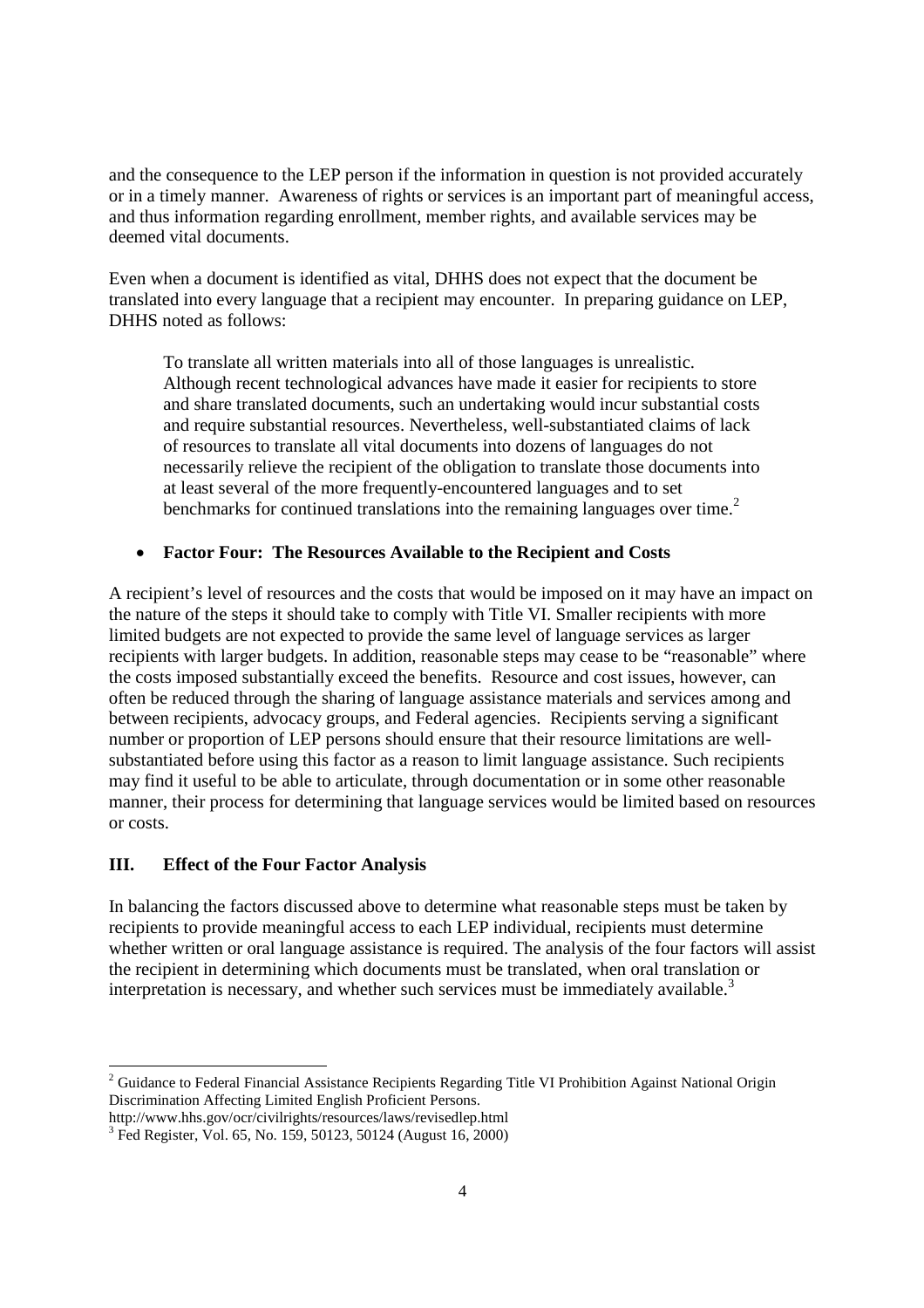A recipient may conclude that different language assistance measures are applicable for the different types of programs or activities in which it engages, or, in fact, that, in certain circumstances, recipient-provided language services are not necessary at all. The flexibility that recipients have in addressing the needs of the LEP populations they serve does not diminish, and should not be used to minimize, the obligation that those needs be thoroughly addressed. Regardless of the decision, recipients should document their analysis of the four-factor test to the services they provide in the event of subsequent challenges.

## **IV. Safe Harbors**

As noted above, the four factor analysis is a tool used by recipients to assist such entities in developing policies and procedures with respect to translation and interpretation requirements for LEP individuals. However, application of the four factor analysis is not a guarantee that the procedures followed by a recipient will be found to comply with Title VI. Certain circumstances can provide a "safe harbor" for recipients regarding the requirements for translation of written materials.<sup>4</sup> As used herein, a "safe harbor" means that if a recipient provides written translations under these circumstances, such action will be considered strong evidence of compliance with the recipient's written-translation obligations.

The following actions will be considered strong evidence of compliance with the recipient's written-translation obligations:

(a) Written translations of vital documents for each eligible LEP language group that constitutes five percent or 1,000, whichever is less, of the population of persons eligible to be served or likely to be affected or encountered. Translation of other documents, if needed, can be provided orally; or

(b) If there are fewer than 50 persons in a language group that reaches the five percent trigger in (a), the recipient does not translate vital written materials but provides written notice in the primary language of the LEP language group of the right to receive competent oral interpretation of those written materials, free of cost.

#### **V. Oregon Laws**

Under ORS 411.400, both the Department of Human Services (DHS) and Oregon Health Authority (OHA) are required to provide application and recertification assistance to individuals with disabilities and individuals with limited English proficiency. In accordance with state law, such assistance must be available over the internet, by telephone and in person. This requirement for translation is not contingent upon the number of individuals within the geographic area who speak a specific language.

Under ORS 411.970(2), if a DHS local office has a caseload that consists of 35 or more non-English-speaking households that share the same language, the department shall provide, at that

<sup>4</sup> Guidance to Federal Financial Assistance Recipients Regarding Title VI Prohibition Against National Origin Discrimination Affecting Limited English Proficient Persons.

http://www.hhs.gov/ocr/civilrights/resources/laws/revisedlep.html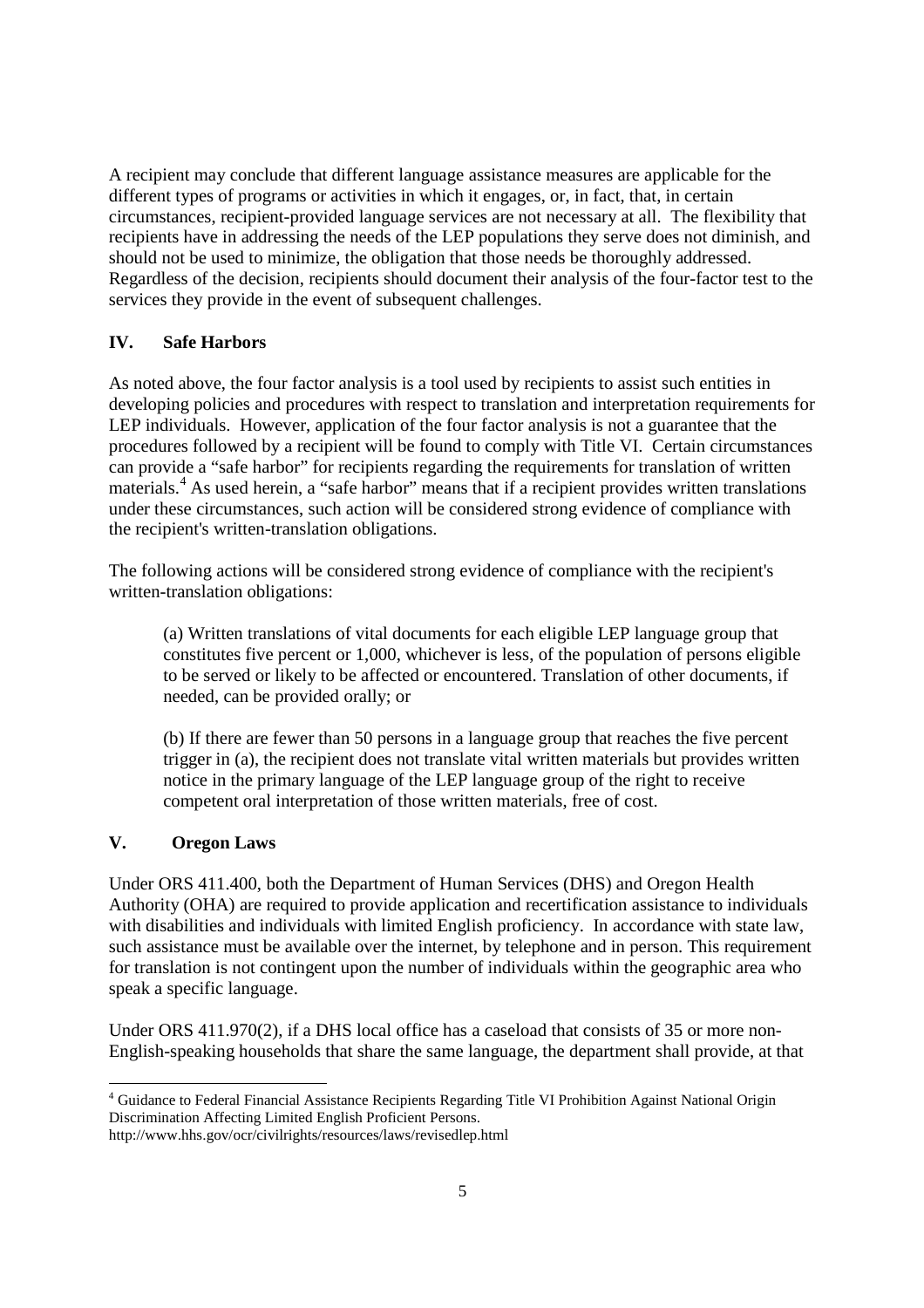office, written materials in that language and access to a bilingual assistance worker or caseworker who is fluent in both that language and English. Of note is the fact that this specific rule references a "local office". While DHS has local offices, OHA does not, and therefore this law may be interpreted as limiting the written translation requirement to DHS local offices meeting the designated threshold.

## **VI. Pharmacies and Prescription Medications**

Pharmacies and pharmacists that receive Medicaid or Medicare funds, or any other federal funds, must comply with Title VI to the same degree as any other recipient. In addition to the requirements of Title VI, the Omnibus Budget Reconciliation Act of 1990 ("OBRA") established standards for prospective drug utilization review, record-keeping requirements, and medication counseling for Medicaid recipients. Oregon's laws mirror the OBRA requirements, though expanded the provisions to encompass Medicaid and non-Medicaid beneficiaries alike.

Under Oregon Administrative Rule ("OAR") 855-019-0230, a pharmacist must orally counsel the patient or patient's representative on the use of a drug or device. A pharmacist may provide counseling in a form other than oral counseling when, in the pharmacist's professional judgment, another form of counseling will be more effective. Regardless of the form of counseling utilized, the pharmacist must provide that degree of counseling that is "reasonable and necessary under the circumstance to promote safe and effective use or administration of the drug or device, and to facilitate an appropriate therapeutic outcome for that patient."<sup>5</sup>

The above rules should be read in association with the provisions of Title VI to ensure that LEP individuals receive sufficient counseling and the translation of vital documents related to prescription medications.

#### **VII. Additional Considerations**

On November 26, 2014, DHHS issued proposed rules regarding the Affordable Care Act, including additional considerations regarding the LEP translation requirements applicable to Exchanges and Qualified Health Plans (QHPs). Under the current rules, Exchanges and QHPs are required to ensure that information is provided to applicants and enrollees in a manner that is accessible and timely to individuals who are limited English proficient through the provision of language services at no cost to the individual, including written translations and taglines in non-English languages indicating the availability of language services.<sup>6</sup>

#### **VIII. Conclusion**

With respect to written translation requirements, recipients can use the four factor analysis described above to determine if specific documents or portions of documents should be translated into the language of the various frequently-encountered LEP groups eligible to be served and/or likely to be affected by the recipient's program. Recipients should assess whether specific documents or portions of documents are vital to the program, information, encounter, or

 $5$  OAR 855-019-0230(1)(f)

<sup>6</sup> 45 CFR 155.205(c)